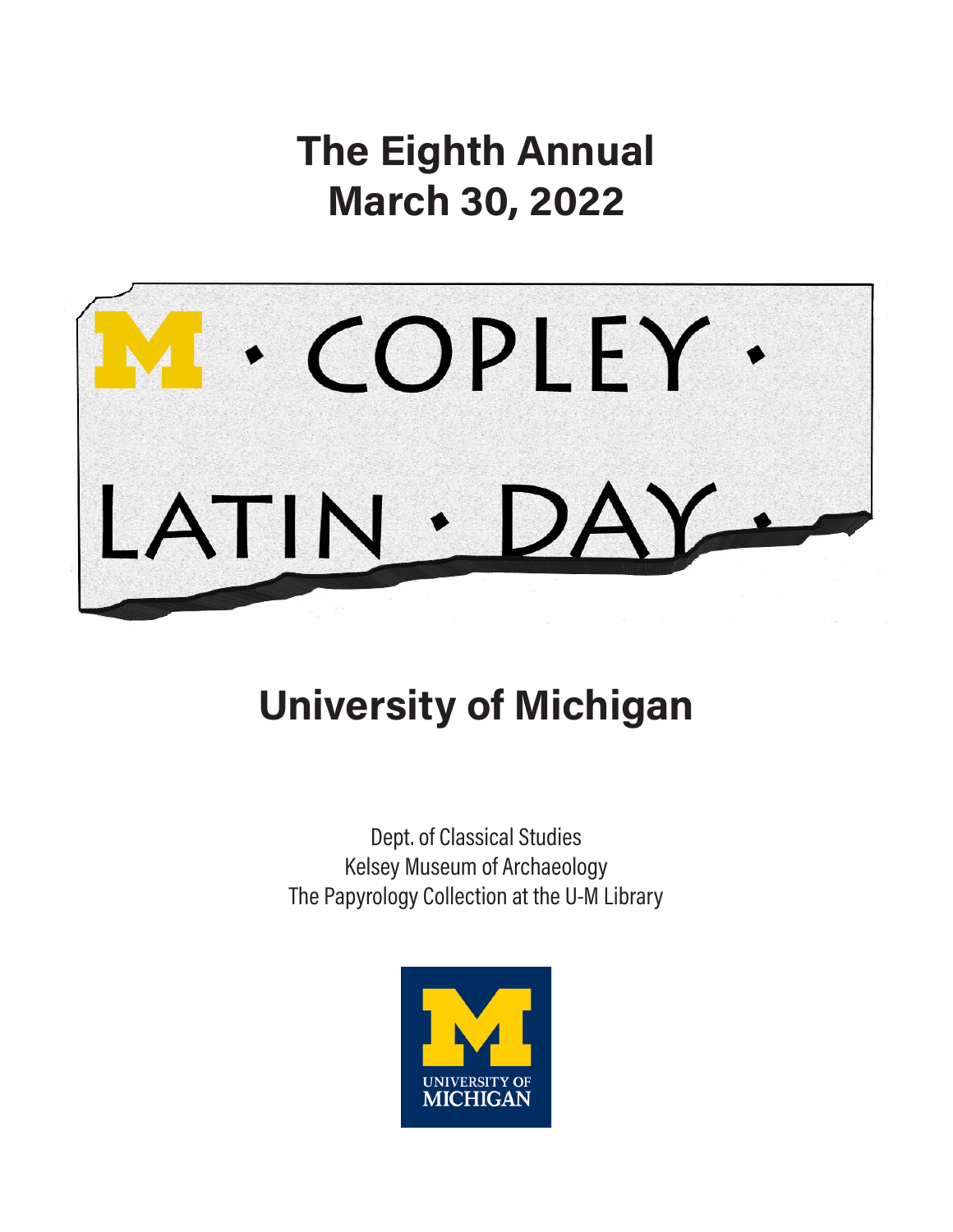# PROGRAM

*All events held at the Michigan League unless otherwise specified.* 

# Arrivals

Please plan accordingly to arrive for the Welcome Ceremony. 8:00 am – 8:40 am

Check-in will be just outside the Ballroom.

For those entering the Captioning Caesar contest, please bring your captions to the back of the Ballroom where they will be displayed throughout the day.

# Welcome Ceremony

Welcome by Chair of Classical Studies, Professor Celia Schultz 8:50 am - 9:10 am League Ballroom

Welcome by CLD Organizer, Gina Soter

Presentation by Office of Student Recruitment

Roll Call of Schools

# Faculty Presentation Netta Berlin: "Exit East: Roman Exile in Fact and Fiction"

9:10 am – 9:55 am League Ballroom

# Morning Activity Sessions

#### 10:00 am – 1:00 pm

Each school will be assigned an individual schedule for the day based on the preferences indicated on the registration form. Below is the general schedule of activities for the day, including lectures, workshops, a scavenger hunt, and tours. Each activity lasts 40 minutes. Many of the workshops relate to the theme of Egypt and the Eastern Empire. **More information about these sessions can be found on the following pages.** 

# Afternoon Activities

Our afternoon activities will be as one large group again and will begin immediately at 1:00 pm. 1:00 pm - 1:30 pm

N.B. Judging for the Captioning Contest will take place at 12:30. Students do not need to be with their captions at this time.

# **Recitations**

1:00 pm – 1:30 pm

# Closing Ceremony

Prizes for recitations and for Captioning Caesars contest and oncluding remarks. 1:30 pm – 1:45 pm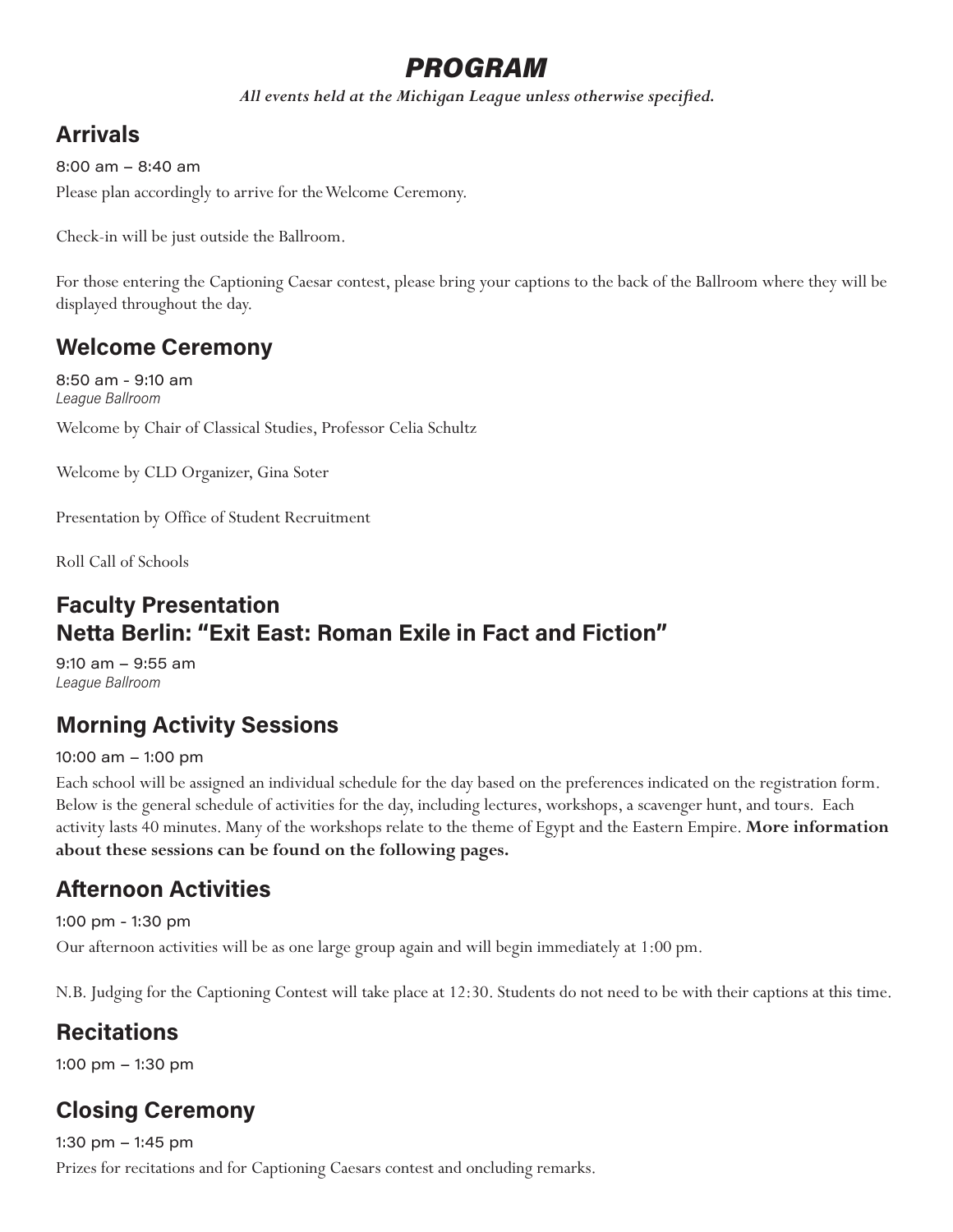10:00 am – 10:40 am

# Lecture 1A: "In the Footsteps of a Boxer from Roman Egypt"

#### Arthur Verhoogt (faculty)

Boxing was one of the popular martial arts in the Roman Empire. With the help of a number of papyrus documents from Roman Egypt we are able to follow the career of one such Egyptian boxer, as he fought bouts in tournaments all over the Mediterranean world. In this presentation we will meet this boxer, and through his career look at the sport itself.

# Workshop 1B: "Cleopatra and the Battle of Actium"

#### Ruth Caston (faculty)

Cleopatra is a familiar figure to us from images, plays and film. But how was she viewed by contemporary Roman authors? In this workshop, we'll look at poems by Horace, Virgil and Propertius that describe Cleopatra and the defeat at the Battle of Actium. We'll also consider how the Romans typically viewed powerful women and how that might have influenced these depictions.

# Workshop 1C: "Egeria's Travel Guide: An Ancient Journey to Jerusalem and Beyond"

#### Brittany Joyce (graduate student)

In the 380s CE, a woman named Egeria made a long journey through the Eastern Mediterranean, visiting Christian sites as a pilgrim. She wrote of her travels in letters back to her home community. This presentation will follow along with Egeria on her travels, discussing some of her destinations and her experiences as an ancient religious woman and as a traveler.

# Workshop 1D: "Explore Emblem Books through Women's Latin"

#### Laura Petersen (graduate student)

Emblem books were a common educational tool for students who learned Latin in the 1500s and 1600s. They involved illustrating and writing poems based on common Latin phrases and mottos. The presenter works with Project Nota, which promotes Latin written by women. In this workshop students will meet some of these authors and create their own emblem book using mottos written by women.

# Tour 1E: Papyrology Tour

#### Brendan Haug (faculty)

See documents from UM's vast papyrological collection, including unpublished pieces that could not be seen anywhere else. This workshop gives students a chance to examine items of material culture up close and gain insight into the life of everyday people from antiquity.

### Tour 1F: Visit to Kelsey

This year formal tours of the Kelsy are not available, but for teachers who want themselves to show their students around, we are permitting two groups per session to tour the museum on their own. Each group will be strictly limited to 15 persons.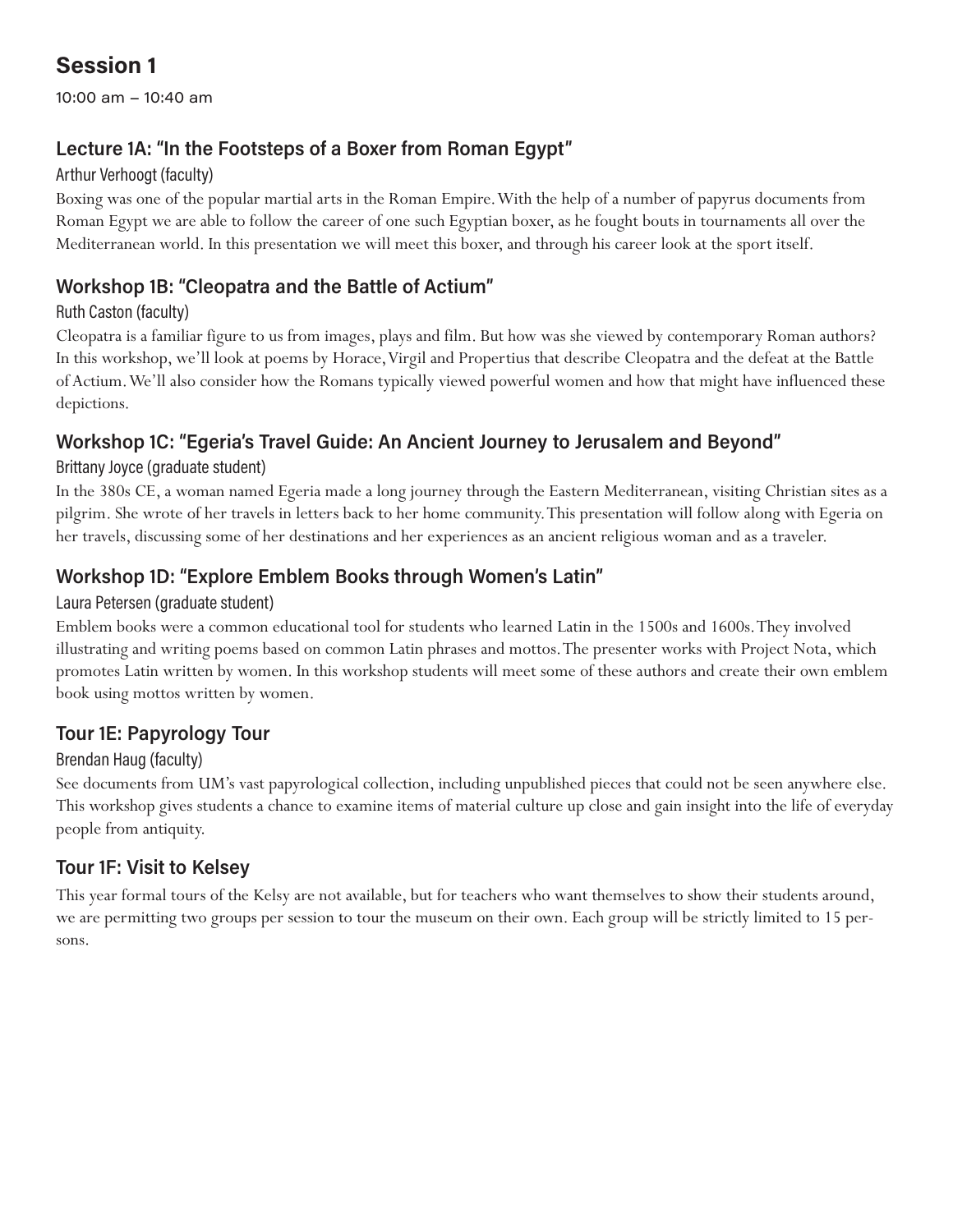10:45 am – 11:25 am

### Lecture 2A: "Banksy in Pompeii: Latin graffiti"

#### Ben Fortson (faculty)

Latin wasn't just something fancy used for writing "great literature": it was also an ordinary language used by regular people to say whatever they wanted to say. Nowhere can you see this better than on the walls of Pompeii, which preserve thousands of Latin graffiti. We'll take a look at some of them, including political slogans, advertisements, messages to friends (and enemies, and complete strangers), bad love poetry, and lots of random scribblings that bring the city alive again.

### Workshop 2B: "National Treasure and Ancient Coins"

#### SN Yeager (graduate student)

When the Roman Emperor Hadrian came to Judaea on his tour of the East, he came with plans to build a Roman city in place of Jerusalem. Simon bar Kokhba and his forces opposed the Romans for two years, both militarily and through turning Roman coins into Judaean coins. In this workshop, we'll look at some of the slogans and symbols on coins from the bar Kokhba revolt to see why these people opposed Rome. Students will have an opportunity to make their own "coins" for the hypothetical war between the University of Michigan and Ohio State University in order to explore how they might convey political ideas through coins.

# Workshop 2C: "The Roman Calendar"

#### Marshall Buchanan (graduate student)

Perhaps you have seen hotels or airport with multiple clocks showing the time in London, New York, and Tokyo. Of course, the Romans did not have sundials showing the time in Corduba, Rome, and Antioch. In fact, it could be not only a different time, but an entirely different month in different cities at the same moment! This lecture will introduce you to "standard" Roman time and explore some of the other systems in use in the eastern empire. Attendees will also get to determine the present date using the ancient system.

### Workshop 2D: "Lingua Latina Non Est Mortua"

#### Sarah Keith and Sam Ross (graduate students)

In this workshop, we will be engaging in some activities to build our spoken Latin skills and become comfortable having fun with Latin in a new way. We will conclude by working together to craft a new story in Latin. This workshop is aimed at those who have never had the opportunity to speak Latin before, and no experience is required (although speakers of all abilities are welcome to participate).

### Tour 2E: Papyrology Tour

#### Brendan Haug (faculty)

See documents from UM's vast papyrological collection, including unpublished pieces that could not be seen anywhere else. This workshop gives students a chance to examine items of material culture up close and gain insight into the life of everyday people from antiquity.

### Tour 2F: Visit to Kelsey

This year formal tours of the Kelsy are not available, but for teachers who want themselves to show their students around, we are permitting two groups per session to tour the museum on their own. Each group will be strictly limited to 15 persons.

### Lunch 2G

Lunch: bring your own, dine at Michigan League eateries (not advised for big groups), or order in advance from local eateries. A designated dining space will be available.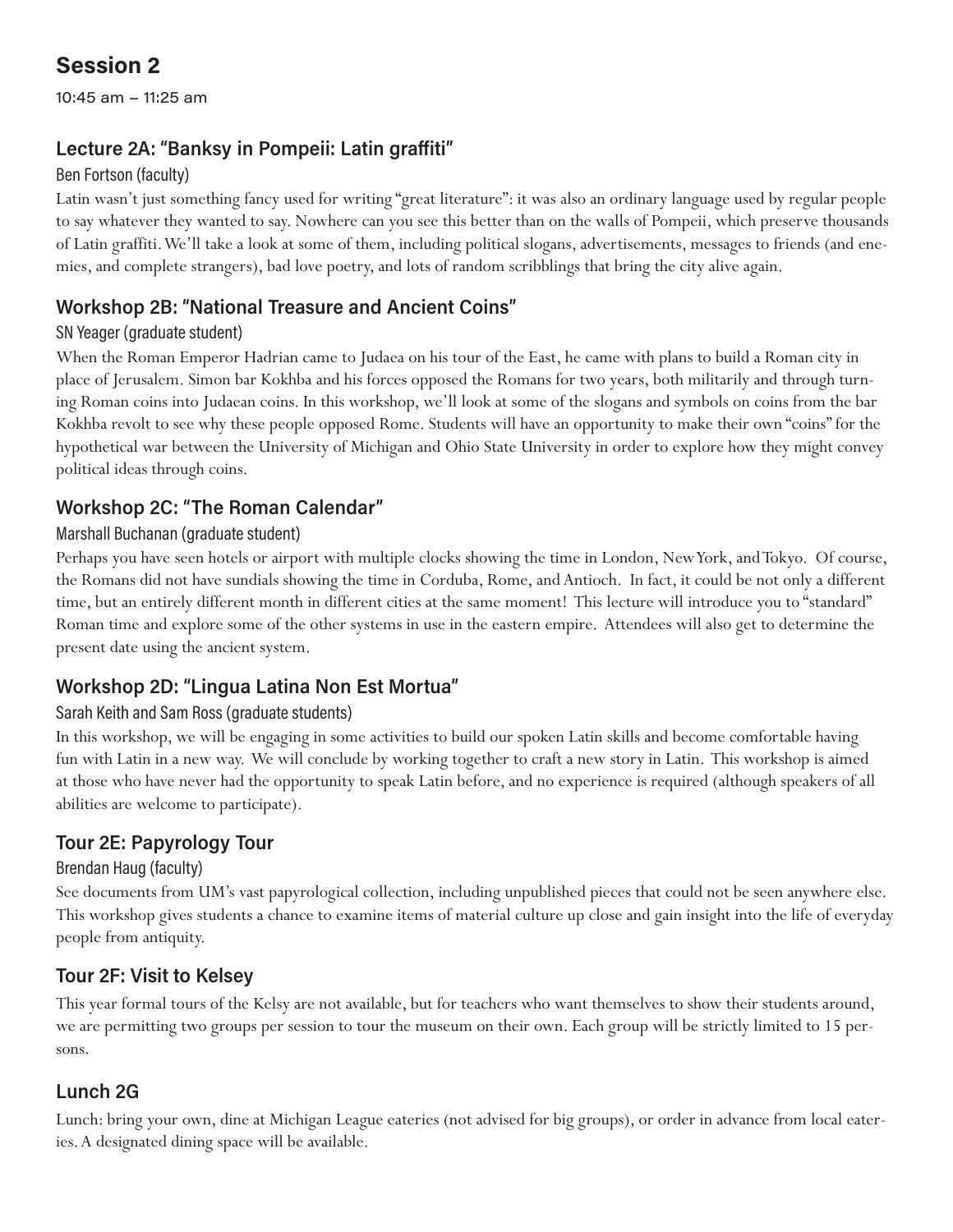11:30 am – 12:10 pm

# Lecture 3A: UM Classical Studies Student Panel

#### Moderator: TBA

Current students discuss the rewards and challenges of the transition from high school to life in college, including workload, expectations of instructors, dorm realities, and the freedoms and responsibilities of life on one's own. Students will have a chance to ask questions they may have as they prepare to start this new chapter in their lives.

# Workshop 3B: "The Fool's Journey: Tarot and Western Spirituality"

#### Sarah Ahbel-Rappe (faculty)

In this workshop students will learn about the Major Arcana of the Tarot deck, exploring the symbolism of these richly illustrated cards. We will connect the events depicted to the Psychomachia of the late antique Christian poet Prudentius and to Plato. Students will choose a card to study in terms of its divinatory meanings. If there is time we will do some Tarot readings. The purpose of the workshop is to study how symbols work in conjunction with spiritual aspirations, tracing them all the way back to Ancient Greece.

# Workshop 3C: "To the Crows!: Curses, Magic, and Witches in the Roman Empire"

#### Katelin Mikos and Catherine Schenck (graduate students)

The Romans were often anxious about being the victim of a curse tablet. In this session, we will present the social, cultural, and religious context of curse tablets. Then, we will introduce the formulaic Latin used to write a curse tablet. And finally, we will make our own (lighthearted) curse tablets using what we learned. After this session, students will understand the role of curse tablets in the Roman Empire and why the Romans were so spooked by them.

# Workshop 3D: "Kelsey Museum: Provenance, Provenience, and Problems in Museum Collecting"

#### Mallory Genauer (museum educator)

Students are given the opportunity to examine up close a collection of real artifacts which are NOT part of the Kelsey Museum collections. They are then led through a discussion of provenance versus provenience and why these matter, of museum collecting standards and best practices, and on some of the ethical issues museums face. This virtual tour gets students gets thinking about the nature and ethics of collecting antiquities.

# Workshop 3E: "Egypt, the Breadbasket of Imperial Rome"

#### Laura Motta (faculty)

Rome was the largest city in the whole ancient world, possibly ten times bigger than Ann Arbor. Can you imagine how difficult it was to feed its population and to ensure a continuous supply of staples? A huge proportion of the grain needed for making bread was shipped from Egypt. We will explore the extremely sophisticated system that was in place for provisioning the capital of the Empire and you will have a chance to see firsthand some of the ancient wheat cultivated in Egypt.

### Tour 3F: Visit to Kelsey

This year formal tours of the Kelsy are not available, but for teachers who want themselves to show their students around, we are permitting two groups per session to tour the museum on their own. Each group will be strictly limited to 15 persons.

# Lunch 3G

Lunch: bring your own, dine at Michigan League eateries (not advised for big groups), or order in advance from local eateries. A designated dining space will be available.